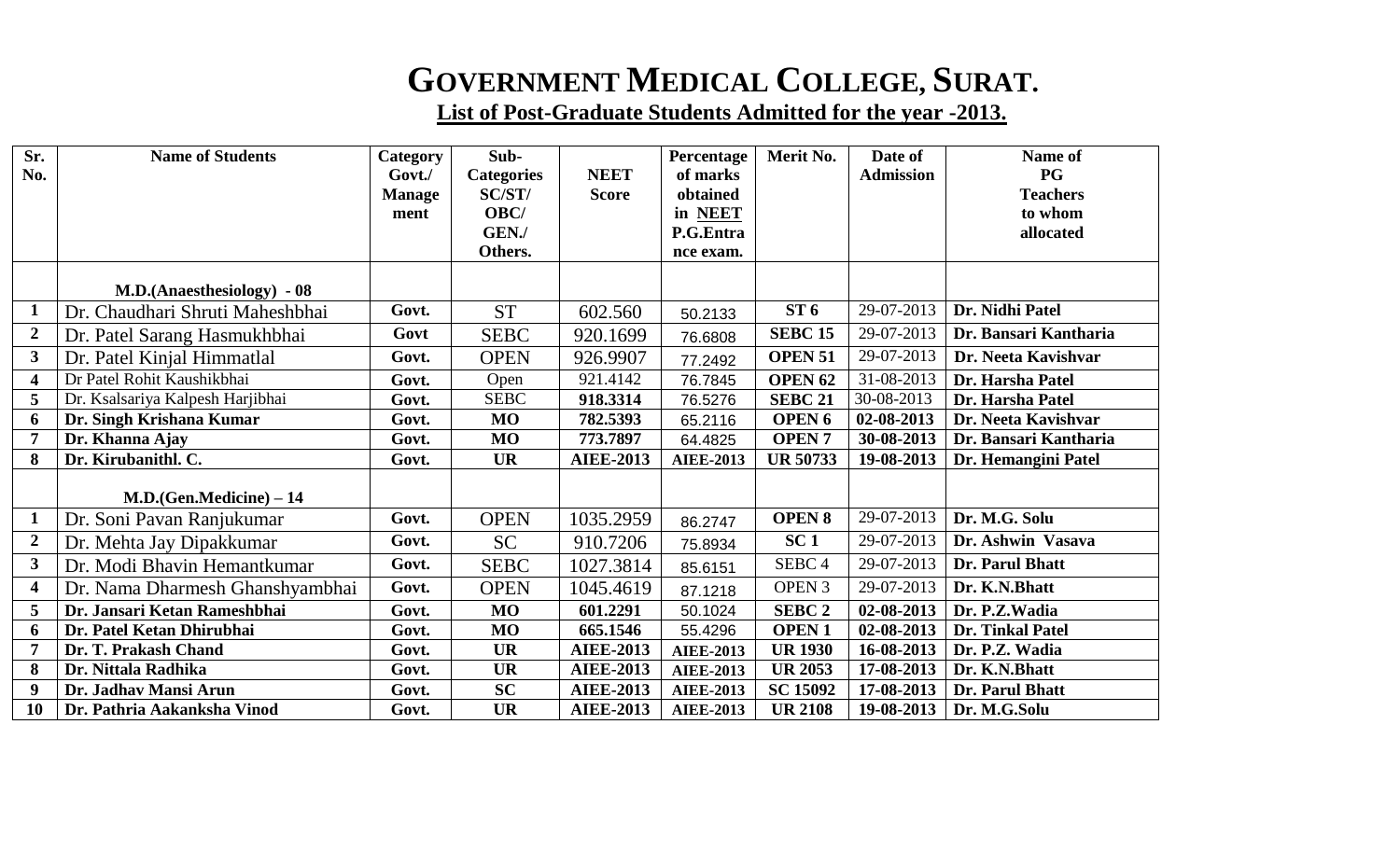| 11                      | Dr. Anka Arora                     | Govt. | <b>UR</b>       | <b>AIEE-2013</b> | <b>AIEE-2013</b> | <b>UR1632</b>      | 19-08-2013 | Dr. R.K.Chavda         |
|-------------------------|------------------------------------|-------|-----------------|------------------|------------------|--------------------|------------|------------------------|
| 12                      | Dr. Rahul Samanta                  | Govt. | ST              | <b>AIEE-2013</b> | <b>AIEE-2013</b> | ST 31075           | 19-08-2013 | Dr. Rene Eapen         |
| 13                      | Dr. Kasat Rohit Suresh             | Govt. | <b>UR</b>       | <b>AIEE-2013</b> | <b>AIEE-2013</b> | <b>UR 1448</b>     | 22-08-2013 | Dr. R.K.Chavda         |
| 14                      | <b>Seat No Advertise</b>           |       |                 |                  |                  |                    |            |                        |
|                         | M.S. (Obst. & Gynaec.) $-05$       |       |                 |                  |                  |                    |            |                        |
| $\mathbf{1}$            | Dr. Desai Tejal Kantilal           | Govt. | <b>ST</b>       | 603.2907         | 50.2742          | ST <sub>5</sub>    | 29-07-2013 | Dr. Ragani Verma       |
| $\overline{2}$          | Dr. Jiyani Aarti Rameshbhai        | Govt. | <b>OPEN</b>     | 1030.0019        | 85.8335          | OPEN 17            | 29-07-2013 | Dr. Anjani Shreevastav |
| 3.                      | Dr. Bodara Kalpeshkumar Dulabhai   | Govt. | <b>MO</b>       | 644.6801         | 53.7233          | <b>OPEN 3</b>      | 30-08-2013 | Dr. Amisha Patel       |
| $\overline{\mathbf{4}}$ | Dr. Shipra Agarwal                 | Govt. | <b>UR</b>       | <b>AIEE-2013</b> | <b>AIEE-2013</b> | <b>UR-1812</b>     | 20-06-2013 | Dr. Saral Bhatia       |
| 5                       | Dr. Kathrotiya Kalpana Mansukhbhai | Govt. | <b>UR</b>       | <b>AIEE-2013</b> | <b>AIEE-2013</b> | <b>UR 3080</b>     | 19-08-2013 | Dr. Ruchuta Acharya    |
|                         |                                    |       |                 |                  |                  |                    |            |                        |
|                         | $M.S.(Ophthalmology) - 05$         |       |                 |                  |                  |                    |            |                        |
| $\mathbf 1$             | Dr. Shroff Pavan Humesh            | Govt. | <b>SEBC</b>     | 928.9509         | 77.4126          | SEBC <sub>8</sub>  | 29-07-2013 | Dr. Kunjan Patel       |
| $\overline{2}$          | Dr. Golakiya Bhavesh Karamshibhai  | Govt. | <b>OPEN</b>     | 926.476          | 77.2063          | <b>OPEN 24</b>     | 29-07-2013 | Dr. Trupti Solu        |
| $\mathbf{3}$            | Dr. Savaliya Chetan Pravinbhai     | Govt. | <b>OPEN</b>     | 944.2479         | 78.6873          | OPEN <sub>45</sub> | 29-07-2013 | Dr. Trupti Solu        |
| $\overline{\mathbf{4}}$ | Dr. Kamble Santosh Soudagar        | Govt. | <b>SC</b>       | <b>AIEE-2013</b> | <b>AIEE-2013</b> | <b>SC 19734</b>    | 22-07-2013 | Dr. Preeti Kapadia     |
| 5                       | Dr. Patel Hardik Sahntilal         | Govt. | <b>UR</b>       | <b>AIEE-2013</b> | <b>AIEE-2013</b> | <b>UR 3431</b>     | 21-08-2013 | Dr. Preeti Kapadia     |
|                         |                                    |       |                 |                  |                  |                    |            |                        |
|                         |                                    |       |                 |                  |                  |                    |            |                        |
|                         | $M.S.(Gen.Surgery) - 13$           |       |                 |                  |                  |                    |            |                        |
| $\mathbf{1}$            | Dr. Parmar Harisinh Vajesinh       | Govt. | <b>SEBC</b>     | 967.9239         | 80.6603          | SEBC <sub>6</sub>  | 29-07-2013 | Dr. Beena Vaidya       |
| $\overline{2}$          | Dr. Sheikh Adiba Ibne              | Govt. | <b>OPEN</b>     | 979.5908         | 81.6326          | <b>OPEN 37</b>     | 29-07-2013 | Dr. Sandip Kansal      |
| 3                       | Dr. Manish Mahendrasingh Yadav     | Govt. | <b>OPEN</b>     | 975.466          | 81.2888          | <b>OPEN 38</b>     | 29-07-2013 | Dr. Jignesh Shah       |
| $\overline{\mathbf{4}}$ | Dr. Snehkunj Milan Kamleshbhai     | Govt. | $\overline{SC}$ | 603.7817         | 50.3151          | <b>SC 10</b>       | 30-08-2013 | Dr. Beena Vaidhya      |
| 5                       | Dr. Vasava Pritesh Atmaram         | Govt. | <b>ST</b>       | 601.4339         | 50.1195          | ST <sub>8</sub>    | 30-08-2013 | Dr. Divyang Dave       |
| 6                       | Dr. Chaudhari Dhaval Shankarbhai   | Govt. | <b>ST</b>       | 601.2361         | 50.103           | <b>ST 13</b>       | 30-08-2013 | Dr. Mukesh Pancholi    |
| $\overline{7}$          | Dr. Patel Darshan Parbhubhai       | Govt. | <b>SEBC</b>     | 920.1566         | 76.6797          | <b>SEBC 16</b>     | 30-08-2013 | Dr. G.R.Patel          |
| 8                       | Dr. Sadhwani Manish Ashokkumar     | Govt. | Open            | 935.5264         | 77.9605          | <b>OPEN 48</b>     | 30-08-2013 | Dr. G.R.Patel          |
| 9                       | Dr. Bagmar Gaurav Shantilal        | Govt. | Open            | 923.0893         | 76.9241          | OPEN <sub>54</sub> | 30-08-2013 | Dr. Hardik Astik       |
| 10                      | Dr. Patel Dharmik Manubhai         | Govt. | <b>MO</b>       | 601.3473         | 50.1123          | SEBC <sub>4</sub>  | 31-08-2013 | Dr. Nimesh Verma       |
| 11                      | Dr. Ajay Kumar                     | Govt. | <b>MO</b>       | 773.4852         | 64.4571          | <b>OPEN 8</b>      | 30-08-2013 | Dr. Nimesh Verma       |
| 12                      | Dr. Patani Ankit Vikas             | Govt. | <b>UR</b>       | <b>AIEE-2013</b> | <b>AIEE-2013</b> | <b>UR4115</b>      | 16-08-2013 | Dr. Divyang Dave       |
| 13                      | Dr. Pawar Pravin Ramdas            | Govt. | <b>ST</b>       | <b>AIEE-2013</b> | <b>AIEE-2013</b> | ST 35246           | 21-08-2013 | Dr. Sandeep Kansal     |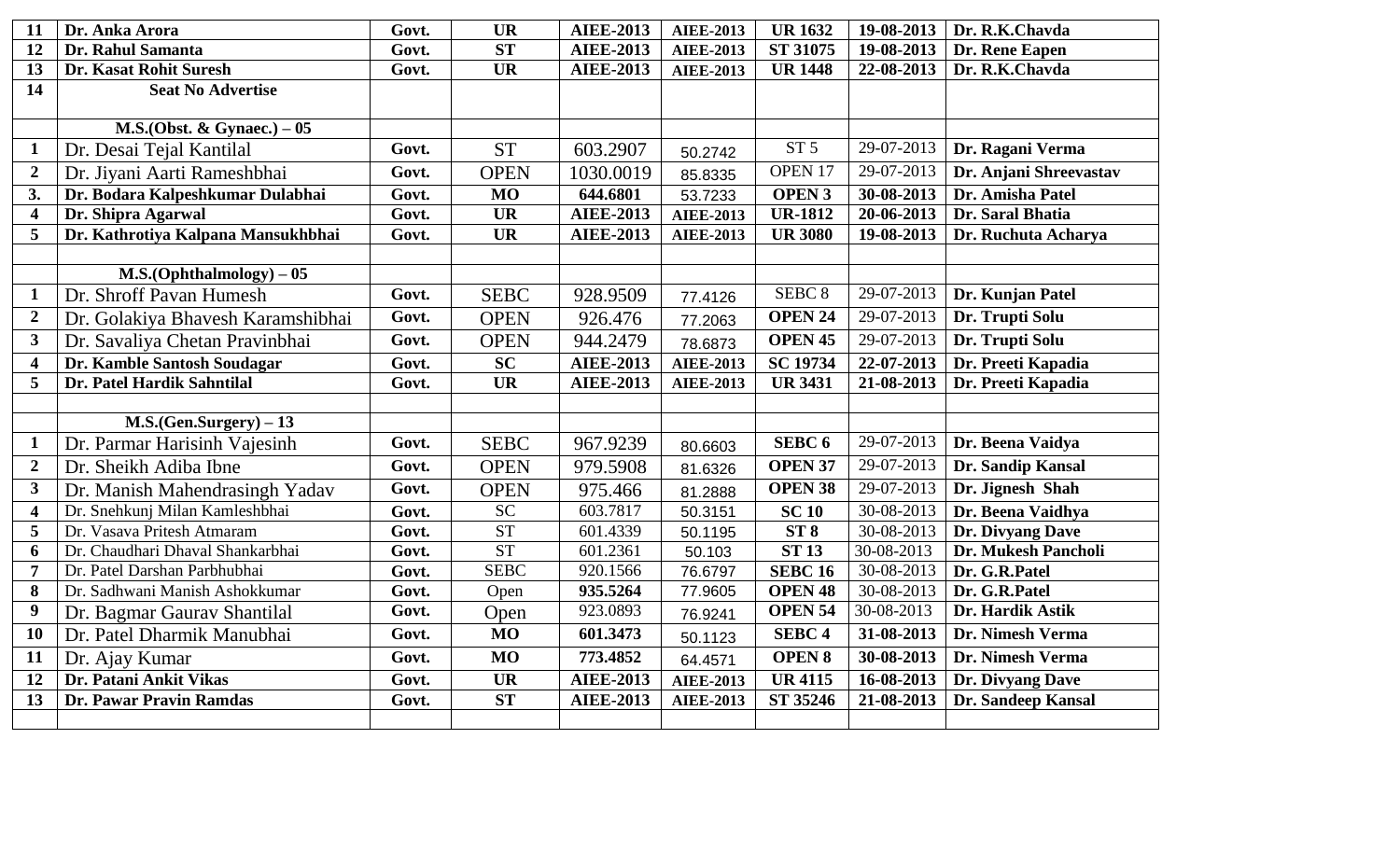|                         | M.D.(Community Medicine) PSM - 07     |       |             |                  |                  |                    |              |                      |
|-------------------------|---------------------------------------|-------|-------------|------------------|------------------|--------------------|--------------|----------------------|
| $\mathbf{1}$            | Dr. Patel Dhaval Navinchandra         | Govt. | <b>ST</b>   | 601.2579         | 50.1048          | <b>ST 10</b>       | 29-07-2013   | Dr. S.L.Kantharia    |
| $\overline{2}$          | Dr. Gohil Alpesh Himmatbhai           | Govt. | SEBC-25     | 906.3874         | 75.5323          | <b>SEBC 25</b>     | 29-07-2013   | Dr. J.K.Kosambia     |
| $\overline{\mathbf{3}}$ | Dr. Buch Rutu Sanjaybhai              | Govt. | <b>OPEN</b> | 918.5212         | 76.5434          | OPEN <sub>97</sub> | 29-07-2013   | Dr. Mohua Moitra     |
| $\overline{\mathbf{4}}$ | Dr. Mistry Dipali Ramesh              | Govt. | <b>SEBC</b> | 823.6253         | 68.6354          | <b>SEBC 29</b>     | 31-08-2013   | Dr. Mamta Rani Sinha |
| 5                       | Dr. Parmar Piyush Chhotubhai          | Govt. | SC          | 601.3838         | 50.1153          | <b>SC12</b>        | 30-08-2013   | Dr. Naresh Godara    |
| 6                       | Dr. Mali Ankur Pravinchandra          | Govt. | Open        | 785.5528         | 65.4627          | <b>OPEN 146</b>    | 30-08-2013   | Dr. Irfan Momin      |
| $\overline{7}$          | Dr. Sinha Gudia Rani Deo Kumar Prasad | Govt. | <b>MO</b>   | 773.3533         | 64.4461          | <b>OPEN 11</b>     | 30-08-2013   | Dr. Abhay Kavishvar  |
|                         |                                       |       |             |                  |                  |                    |              |                      |
|                         | $M.S. (Orthopaedics) - 03$            |       |             |                  |                  |                    |              |                      |
| $\mathbf{1}$            | Dr. Gajjar Sharvil Hetavbhai          | Govt. | <b>SEBC</b> | 1037.5462        | 86.4622          | <b>SEBC1</b>       | 29-07-2013   | Dr. Hari Menan       |
| $\overline{2}$          | Dr. Patel Pallav Kuberbhai            | Govt. | <b>UR</b>   | <b>AIEE-2013</b> | <b>AIEE-2013</b> | <b>UR 1569</b>     | 17-08-2013   | Dr. Ansul Gupta      |
| 3                       | Dr. Seth Chintan Bharatbhai           | Govt. | <b>UR</b>   | <b>AIEE-2013</b> | <b>AIEE-2013</b> | <b>UR 1708</b>     | 19-08-2013   | Dr. Shiv Acharya     |
|                         |                                       |       |             |                  |                  |                    |              |                      |
|                         | $M.D. (Paediatrics) - 06$             |       |             |                  |                  |                    |              |                      |
|                         |                                       |       |             |                  |                  |                    |              |                      |
| $\mathbf 1$             | Dr. Chaudhari Ankurbhai Ravjibhai     | Govt. | <b>ST</b>   | 773.1275         | 64.4273          | ST1                | 29-07-2013   | Dr. Kriti Mehta      |
| $\boldsymbol{2}$        | Dr. Namrataben Manubhai               | Govt. | <b>SEBC</b> | 922.6983         | 76.8915          | <b>SEBC 9</b>      | $30-08-2013$ | Dr. S.V.Trivedi      |
| 3                       | Dr. Patel Pavan Dilipbhai             | Govt. | Open        | 957.5931         | 79.7994          | <b>OPEN 40</b>     | 30-08-2013   | Dr. V.B.Shah         |
| $\overline{\mathbf{4}}$ | Dr. Agarwal Silky Nathumal            | Govt. | <b>UR</b>   | <b>AIEE-2013</b> | <b>AIEE-2013</b> | <b>UR-1044</b>     | 21-06-2013   | Dr. V.B.Shah         |
| 5                       | Dr. Patel Marmik Dhansukh             | Govt. | <b>UR</b>   | <b>AIEE 2013</b> | <b>AIEE-2013</b> | <b>UR-1356</b>     | 22-07-2013   | Dr. S.V.Trivedi      |
| 6                       | Dr. Mori Jagdishbhai Bhimabhai(PH)    | Govt. | $UR$ (PH)   | <b>AIEE-2013</b> | <b>AIEE-2013</b> | <b>UR 34531</b>    | 19-08-2013   | Dr. Jigisha Patadia  |
|                         |                                       |       |             |                  |                  |                    |              |                      |
|                         | $M.D.(Pathology) - 10$                |       |             |                  |                  |                    |              |                      |
| $\mathbf{1}$            | Dr. Gamit Hemangini Mohanbhai         | Govt. | <b>ST</b>   | 610.0244         | 50.8354          | ST <sub>4</sub>    | 29-07-2013   | Dr. M.M. Patel       |
| $\overline{2}$          | Dr. Patel Amita Parshottambhai        | Govt  | <b>OPEN</b> | 921.052          | 76.7543          | OPEN <sub>64</sub> | 29-07-2013   | Dr. V.M.Bhagat       |
| 3                       | Dr. Mahadik Juhi Devendra             | Govt. | Open        | 920.6657         | 76.7221          | <b>OPEN 71</b>     | 30-08-2013   | Dr. S.N.Patel        |
| $\overline{\mathbf{4}}$ | Dr. Shah Hiral Pankajkumar            | Govt. | Open        | 920.38           | 76.6983          | <b>OPEN 77</b>     | 30-08-2013   | Dr. B.M.Jha          |
| 5                       | Dr. Prajapati Vipul Kantilal          | Govt. | <b>SEBC</b> | 909.6449         | 75.8037          | <b>SEBC 24</b>     | 31-08-2013   | Dr. M.M.Patel        |
| 6                       | Dr. Modi Heta Sunilbhai               | Govt. | Open        | 920.2334         | 76.6861          | <b>OPEN 80</b>     | 31-08-2013   | Dr. V.M.Bhagat       |
| $\overline{7}$          | Dr. Bhut Amit Ranchhodbhai            | Govt. | <b>MO</b>   | 601.2278         | 50.1023          | SEBC <sub>5</sub>  | 02-08-2013   | Dr. R.N.Hathila      |
| 8                       | Dr. Anjali Singh                      | Govt. | <b>UR</b>   | <b>AIEE-2013</b> | <b>AIEE-2013</b> | <b>UR 1064</b>     | 18-06-2013   | Dr. B.M.Jha          |
| 9                       | Dr. Bhawani Vineet Upendra            | Govt. | <b>SC</b>   | <b>AIEE-2013</b> | <b>AIEE-2013</b> | <b>SC 28805</b>    | 16-08-2013   | Dr. Arpita Nishal    |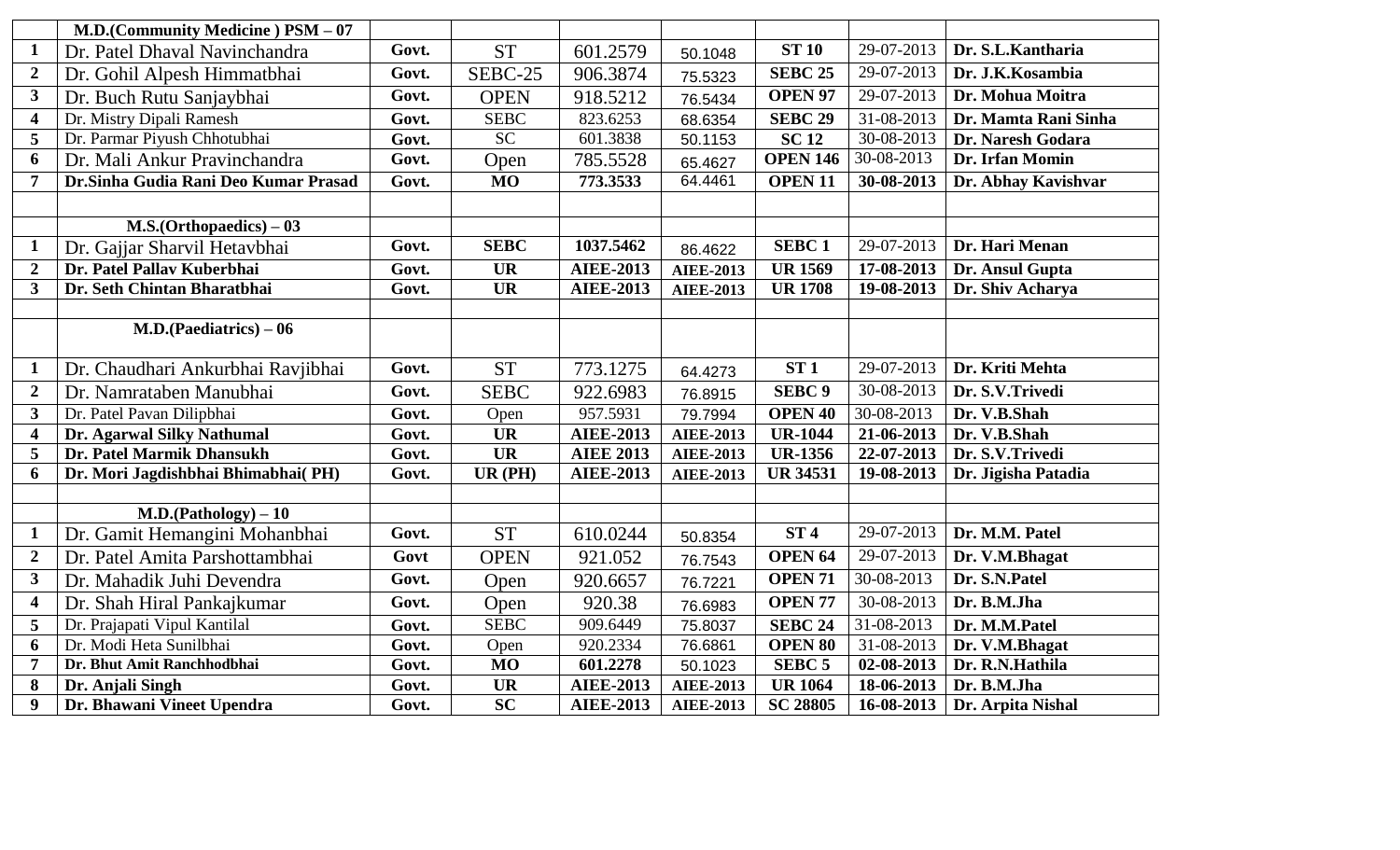| 10                                        | Dr. Vaghani Krishnaben Dhanjihhai  | Govt. | <b>UR</b>   | <b>AIEE-2013</b> | <b>AIEE-2013</b> | <b>UR 3569</b>     | 19-08-2013  | Dr. Bhavana Gamit        |
|-------------------------------------------|------------------------------------|-------|-------------|------------------|------------------|--------------------|-------------|--------------------------|
|                                           |                                    |       |             |                  |                  |                    |             |                          |
|                                           | M.D.(Psychiatry)-02                |       |             |                  |                  |                    |             |                          |
| $\mathbf 1$                               | Dr. Bardolia Dhruv Devendra        | Govt. | Open        | 920.9684         | 76.7474          | OPEN <sub>68</sub> | 25/05/2012  | Dr. Ritambharam Mehta    |
| $\overline{2}$                            | Dr. Nilanjan Chandra               | Govt. | <b>UR</b>   | <b>AIEE-2013</b> | <b>AIEE-2013</b> | <b>UR 55229</b>    | 19-08-2013  | Dr. Ritambharam Mehta    |
|                                           |                                    |       |             |                  |                  |                    |             |                          |
|                                           | M.D.(Physiologhy) $-01$            |       |             |                  |                  |                    |             |                          |
| $\mathbf{1}$                              | Dr. Samol Shaesta Iqbal            | Govt. | Open        | 691.6282         | 57.6357          | <b>OPEN 253</b>    | 30-08-2013  | Dr. Dharitri M. Parmar   |
|                                           |                                    |       |             |                  |                  |                    |             |                          |
|                                           | M.D.(Bio-Chemistry) $-03$          |       |             |                  |                  |                    |             |                          |
| $\mathbf{1}$                              | Dr. Patel Riddhi Rajendra          | Govt. | Open        | 866.9028         | 72.2419          | <b>OPEN 124</b>    | 30-08-2013  | Dr. S.M.Patel            |
| $\overline{2}$                            | Dr. Soni Khushbu Suryaprakash      | Govt. | Open        | 902.058          | 75.1715          | <b>OPEN 112</b>    | 30-08-2013  | Dr. Punit Saxena         |
| $\overline{\mathbf{3}}$                   | Dr. Karbhari Diptiben Shivrambhai  | Govt. | <b>UR</b>   | <b>AIEE-2013</b> | <b>AIEE-2013</b> | <b>UR 10454</b>    | 21-08-2013  | Dr. S.M.Patel            |
|                                           |                                    |       |             |                  |                  |                    |             |                          |
|                                           |                                    |       |             |                  |                  |                    |             |                          |
|                                           | $M.D.(Radio-Diagnosis) - 02$       |       |             |                  |                  |                    |             |                          |
| $\mathbf{1}$                              | Dr. Panchal Viral Dilipkumar       | Govt. | <b>SEBC</b> | 951.0615         | 79.2551          | SEBC <sub>7</sub>  | 29-07-2013  | Dr. M.K.Vadal            |
| $\overline{2}$                            | Dr. Ghadiali Mitesh Dipak          | Govt. | <b>UR</b>   | <b>AIEE-2013</b> | <b>AIEE-2013</b> | <b>UR 594</b>      | 17-08-2013  | Dr. M.K.Vadal            |
|                                           |                                    |       |             |                  |                  |                    |             |                          |
|                                           | M.D.(Skin & V.D.) $-02$            |       |             |                  |                  |                    |             |                          |
| $\mathbf 1$                               | Dr. Tralsawala Krunal Bharatkumar  | Govt. | <b>SEBC</b> | 921.0228         | 76.7519          | <b>SEBC 11</b>     | 30-08-2013  | Dr. D.D.Umrigar          |
| $\overline{2}$                            | Dr. Jariwala Pankti Parimal        | Govt. | <b>UR</b>   | <b>AIEE-2013</b> | <b>AIEE-2013</b> | <b>UR-741</b>      | 21-06-2013  | Dr. D.D.Umrigar          |
|                                           |                                    |       |             |                  |                  |                    |             |                          |
|                                           | $M.S.(E.N.T.) - 02$                |       |             |                  |                  |                    |             |                          |
| $\mathbf{1}$                              | Dr. Suratwala Jay Narendra         | Govt. | Open        | 920.5679         | 76.714           | OPEN <sub>74</sub> | 30-08-2013  | Dr. Ila B. Upadhya       |
| $\overline{2}$                            | Dr. Dave Varun Jitendra            | Govt. | <b>UR</b>   | <b>AIEE-2013</b> | <b>AIEE-2013</b> | <b>UR 5849</b>     | 16-08-2013  | Dr. Jaymin A. Contractor |
|                                           |                                    |       |             |                  |                  |                    |             |                          |
|                                           | $M.D.$ (Forensic Medicine) – 03    |       |             |                  |                  |                    |             |                          |
| $\mathbf{1}$                              | Dr. Patel Umang Prakashchandra     | Govt. | Open        | 780.0799         |                  | <b>OPEN 156</b>    | $30 - 08 -$ | Dr. Ganesh Govekar       |
|                                           | Dr. Parkhe Shivnath Nivrutti       | Govt. | <b>SC</b>   | AIEE-2013        | 65.0067          | SC 35608           | 2013        |                          |
| $\overline{2}$<br>$\overline{\mathbf{3}}$ |                                    |       |             |                  | <b>AIEE-2013</b> |                    | 19-08-2013  | Dr. Ganesh Govekar       |
|                                           | <b>M.D.(T.B. &amp; Chest)</b> – 01 |       |             |                  |                  |                    |             |                          |
| $\mathbf{1}$                              | Dr. Mani Tiwari                    | Govt. | Open        | 931.3936         |                  | <b>OPEN 49</b>     | 30-08-2013  | Dr. M.Z.Patel            |
|                                           |                                    |       |             |                  | 77.6161          |                    |             |                          |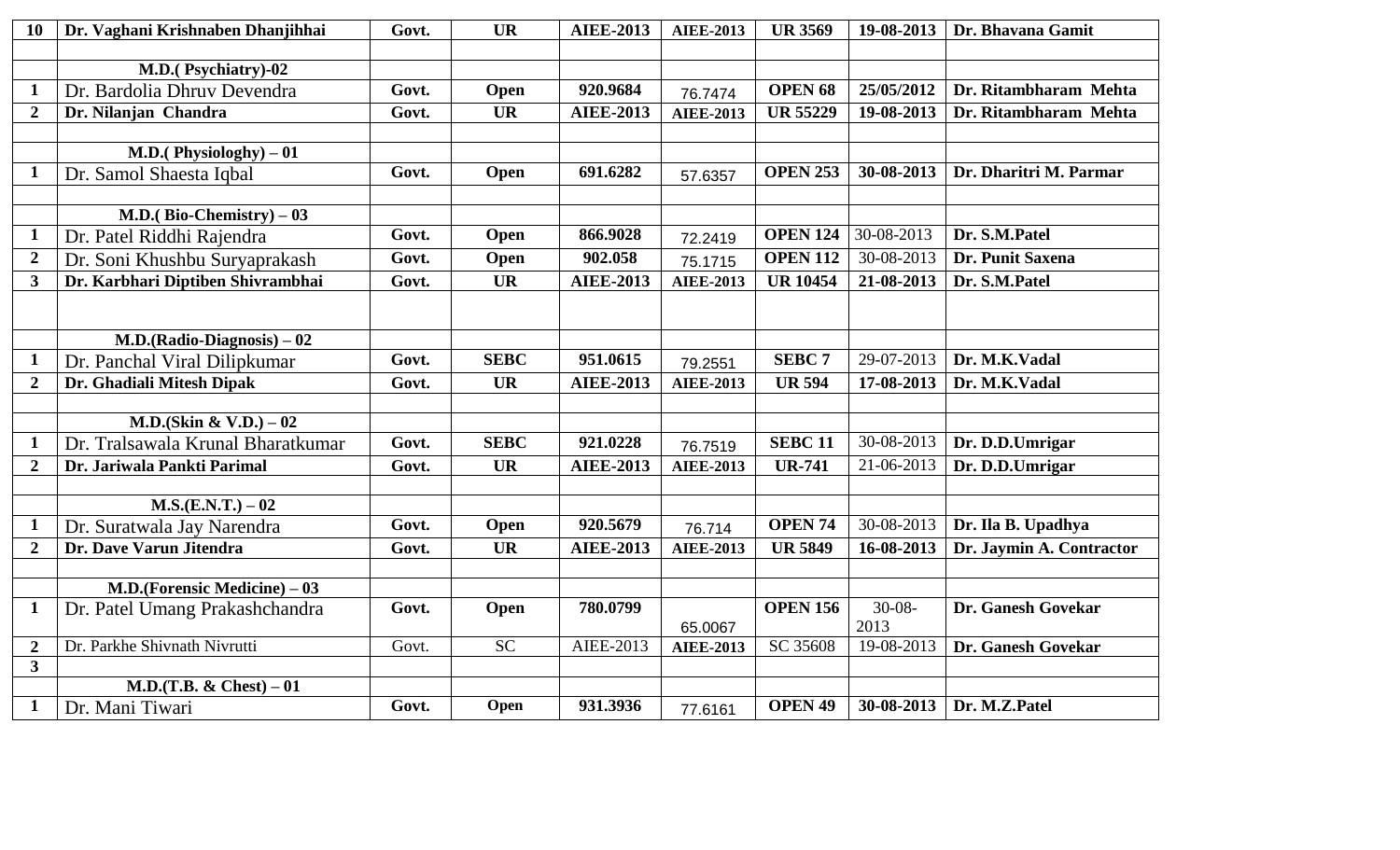|                  | $M.D.(Pharmacology) - 02$          |       |             |                  |                  |                    |            |                          |
|------------------|------------------------------------|-------|-------------|------------------|------------------|--------------------|------------|--------------------------|
| $\mathbf 1$      | Dr. Shah Aashal Bhavesh            | Govt. | Open        | 799.8615         | 66.6551          | <b>OPEN 138</b>    | 30-08-2013 | Dr. Preeti Yadav         |
| $\overline{2}$   | Dr. Vatalia Ankitkumar Jerambhai   | Govt. | <b>UR</b>   | <b>AIEE-2013</b> | <b>AIEE-2013</b> | <b>UR 7216</b>     | 19-08-2013 | Dr. C.R. Acharya         |
|                  |                                    |       |             |                  |                  |                    |            |                          |
|                  | <b>M.D.</b> (Microbiology) $-03$   |       |             |                  |                  |                    |            |                          |
| -1               | Dr. Yogita D. Mistry               | Govt. | <b>SEBC</b> | 775.4921         | 64.6243          | <b>SEBC 41</b>     | 31-08-2013 | Dr. Summaiya Mulla       |
|                  |                                    |       |             |                  |                  |                    |            |                          |
|                  | M.D. (Anatomy) $-07$               |       |             |                  |                  |                    |            |                          |
| $\mathbf 1$      | Dr. Patel Divyesh Dahyabhai        | Govt. | <b>ST</b>   | 600.4944         | 50.0412          | <b>ST 24</b>       | 29-07-2013 | Dr. C.D. Mehta           |
| $\overline{2}$   | Dr. Doctor Prashma Pradipkunar     | Govt. | <b>OPEN</b> | 601.2552         | 50.1046          | <b>OPEN 492</b>    | 30-08-2013 | Dr. M. Bansal            |
| $\overline{3}$   | Dr. Patel Satyen Amrutlal          | Govt. | <b>SEBC</b> | 775.7961         | 64.6497          | <b>SEBC 40</b>     | 30-08-2013 | Dr. Alka Udainia         |
|                  |                                    |       |             |                  |                  |                    |            |                          |
|                  | M.D. (IHBT)                        |       |             |                  |                  |                    |            |                          |
| $\mathbf{1}$     | Dr. Patel Arpit Chandubhai         | Govt. | <b>OPEN</b> | 919.7804         | 76.6484          | <b>OPEN 89</b>     | 29-07-2013 | Dr. A.N. Pandiya         |
| $\boldsymbol{2}$ | Dr. Patel Snehal Ghanshyambhai     | Govt. | Open        | 910.5367         | 75.8781          | <b>OPEN 109</b>    | 30-08-2013 | Dr. A.N. Pandiya         |
|                  |                                    |       |             |                  |                  |                    |            |                          |
|                  |                                    |       |             |                  |                  |                    |            |                          |
|                  | <b>DIPLOMA</b>                     |       |             |                  |                  |                    |            |                          |
|                  | $D.M.R., D. - 02$                  |       |             |                  |                  |                    |            |                          |
| $\mathbf{1}$     | Dr. Kyada Anil Parshottambhai      | Govt. | Open        | 1029.8216        | 85.8185          | <b>OPEN 18</b>     | 29-07-2013 | Dr. Purvi Desai          |
| $\overline{2}$   | Dr. Khunt Mamtaben Nanjibhai       | Govt. | Open        | 1028.0093        | 85.6674          | <b>OPEN 20</b>     | 29-07-2013 | Dr. Purvi Desai          |
|                  | <b>D.C.H.</b> -                    |       |             |                  |                  |                    |            |                          |
| $\mathbf{1}$     | Dr. Kookna Suryalata               | Govt. | Open        | 938.7848         | 78.2321          | OPEN <sub>46</sub> | 30-08-2013 | Dr. Sanjeev Rao          |
| $\boldsymbol{2}$ | Dr. Jindal Sanjeev                 | Govt. | Open        | 922.1831         | 76.8486          | <b>OPEN 57</b>     | 31-08-2013 | Dr. Darshan Chauhan      |
|                  | D.C.P.                             |       |             |                  |                  |                    |            |                          |
| $\mathbf{1}$     | Dr. Surati Khushboo Jagdishchandra | Govt. | Open        | 919.8599         | 76.655           | <b>OPEN 87</b>     | 30-08-2013 | Dr. R.N. Hathila         |
|                  | $D.P.M. -01$                       |       |             |                  |                  |                    |            |                          |
| $\mathbf{1}$     | Dr. Jaganiya Urvishkumar Panabhai  | Govt. | Open        | 912.8255         | 76.0688          | <b>OPEN 107</b>    | 30-08-2013 | Dr. Kamlesh Dave         |
|                  |                                    |       |             |                  |                  |                    |            |                          |
|                  | D.L.O.                             |       |             |                  |                  |                    |            |                          |
| $\mathbf 1$      | Dr. Shah Tapan Ashokkumar          | Gov.  | Open        | 601.2252         | 50.1021          | <b>OPEN 287</b>    | 30-08-2013 | Dr. Jaymin A. Contractor |
|                  |                                    |       |             |                  |                  |                    |            |                          |